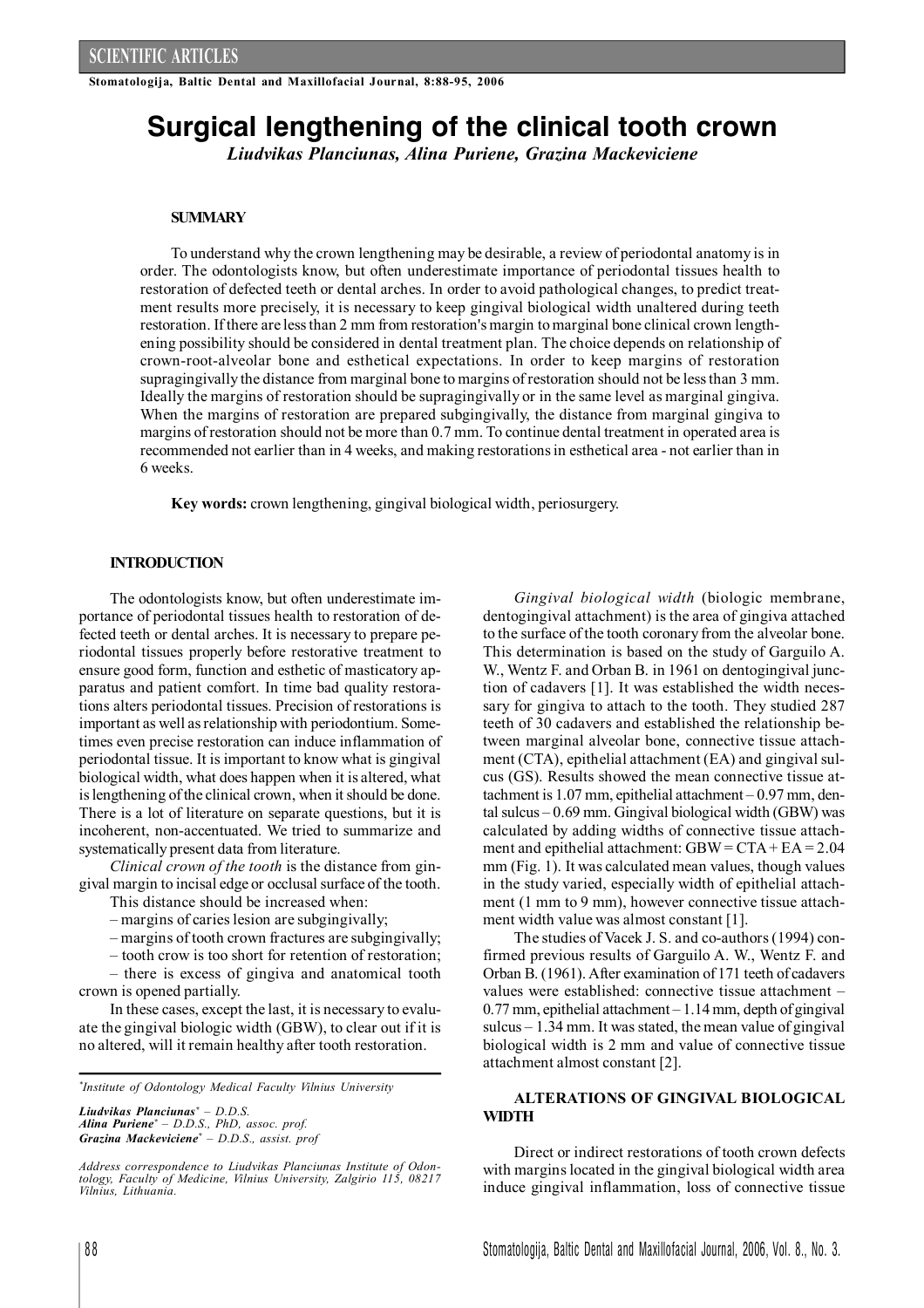

**Fig. 1.** Gingival biological width (Newman M. G. Takei H. H. Carranza F. A. Carranza's Clinical Periodontology 9-th edition, 2002)

attachment and unpredictable bone loss. Clinically it could be manifested as:

- gingival bleeding,
- periodontal pocket formation,
- gingival retraction.

Histological and clinical investigations of periodontal tissues response to restorations with margins altering gingival biological width confirmed these statements.

NewcombG. M. (1974) examined 66 front teeth crowns with margins in various distance from epithelial attachment and proved: deeper subgingivally restoration margins are, severer inflammation they course [3].

Parma-Benfenati S. and co-authors (1986) observed bone resorbtion to 5 mm in the dog teeth when restoration margins were near alveolar bone, and no bone resorbtion when restoration margins were 4 mm from alveolar bone. Serve bone resorbtion could be found in the areas of thin cortical and interdental bone [4].

Tal H. and co-authors (1989) proved that alterations of gingival biological width cause loss of periodontal liga-

**Table 1.** Periodontal tissues response to the alterations of biological width (Tal H. et al. 1989)

|               | <b>Gingival retraction</b> | <b>Bone loss</b>     |
|---------------|----------------------------|----------------------|
| Test group    | $3.16 \,\mathrm{mm}$       | $1.17 \,\mathrm{mm}$ |
| Control group | $0.5 \text{ mm}$           | $0.15 \,\mathrm{mm}$ |



**Fig. 2.** Periodontal tissues response and possible reaction to the biological width alteration

ment. It was prepared 43 Class V cavities in 43 dog teeth with margins near alveolar bone, and in control group – with margins in cementoenamel junction. All cavities were filled with amalgam. After one year gingival retraction and bone loss was pronounced more in experimental group than in control group (Table 1) [5].

Gunay H. and co-authors (2000) showed how margins of restorations in area of gingival biological width cause pathology of periodontium. It was evaluated 116 restored and 82 healthy teeth of 41 patients. After 2 years results showed formation of periodontal pockets and increased index of gingival bleeding in the areas with distance less than 1mm from restoration margins to alveolar bone  $[6]$ .

Other studies comparing relationship of restorations and gingival biological width showed similar results. It is necessary minimal distance of 3 mm from restoration to alveolar bone to keep periodontium healthy [7, 8, 9, 10, 11, 12, 13, 14]. According data of literature we created scheme showing how periodontium reacts to alteration of gingival biological width (Fig. 2). It is established minimal width of 2 mm needed gingiva to attach to bone. It could be larger but just because of epithelial attachment; connective tissue attachment is constant  $(CTA = 1$  mm). Gingival biological width would be altered if there be less than 2 mm from restoration margin to alveolar bone. In that case gingival

|  |  | Table 2. Stages of gingivitis (Newman M. G. Takei H. H. Carranza F. A. Carranza's Clinical Periodontology 9-th edition, 2002) |  |
|--|--|-------------------------------------------------------------------------------------------------------------------------------|--|
|--|--|-------------------------------------------------------------------------------------------------------------------------------|--|

| <b>Stage</b>               | Time<br>(Days) | <b>Blood Vessels</b>                     | Junctional and<br><b>Sulcular Epithelium</b>            | Predominant<br><b>Immune Cells</b> | Collagen                            | <b>Clinical</b><br><b>Findings</b>          |
|----------------------------|----------------|------------------------------------------|---------------------------------------------------------|------------------------------------|-------------------------------------|---------------------------------------------|
| I. Initial Lesion          | $2 - 4$        | Vascular<br>dilatation.<br>Vasculitis    | Infiltrated by PMNs                                     | <b>PMNs</b>                        | Perivascular loss                   | Gingival fluid<br>flow                      |
| II. Early Leasion          | $4 - 7$        | Vascular<br>proliferation                | Same as Stage I Rete<br>peg formation<br>Atrophic areas | Lymphocytes                        | Increased loss<br>around infiltrate | Erythema<br>Bleeding on<br>probing          |
| III. Established<br>Lesion | $14 - 21$      | Same as Stage<br>II plus blood<br>stasis | Same as Stage II but<br>more advanced                   | Plasma cells                       | Continued loss                      | Changes in<br>color, size,<br>texture, etc. |

PMNs, Polymorphonuclear neutrophils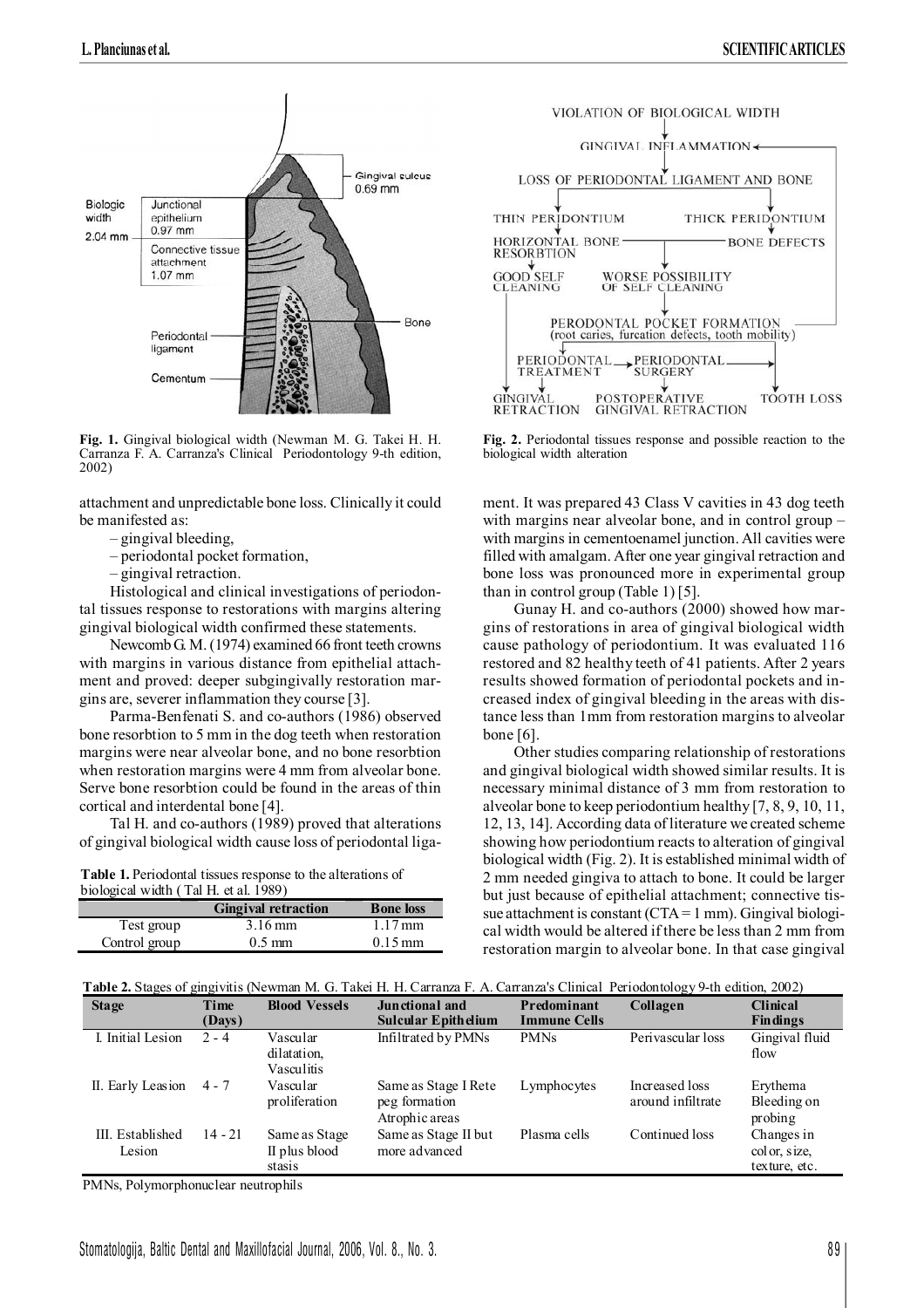



**Fig. 3.** Ramifications of a biologic width violation if a restorative margin is placed within the zone of the attachment. (Newman M. G. Takei H. H. Carranza F. A. Carranza's Clinical Periodontology 9-th edition, 2002)

**Fig. 4.** Types of marginal bone: a) thin marginal bone, b) thick marginal bone (Newman M. G. Takei H. H. Carranza F. A. Carranza's Clinical Periodontology 9-th edition, 2002)



**Fig. 5.** A lower incisor with thin labial bone (A). Bone loss can become vertical only when it reaches thicker bone in apical areas. Upper molars with thin facial bone, where only horizontal bone loss can occur (B). Upper molar with a thick facial bone, allowing for vertical bone loss (C) (Newman M. G. Takei H. H. Carranza F. A. Carranza's Clinical Periodontology 9-th edition, 2002)



**Fig. 6.** Excessive gingival display resulting in an unproportional appearance of the clinical crown: (a-b) pretreatment view, c) post-treatment view showing the color changes of anterior gingiva, d) post-treatment view showing the same color of anterior gingiva (Lindhe J, KarringTh, Lang N. P. Clinical Periodontology and Implant Dentistry, 4-th edition, 2003)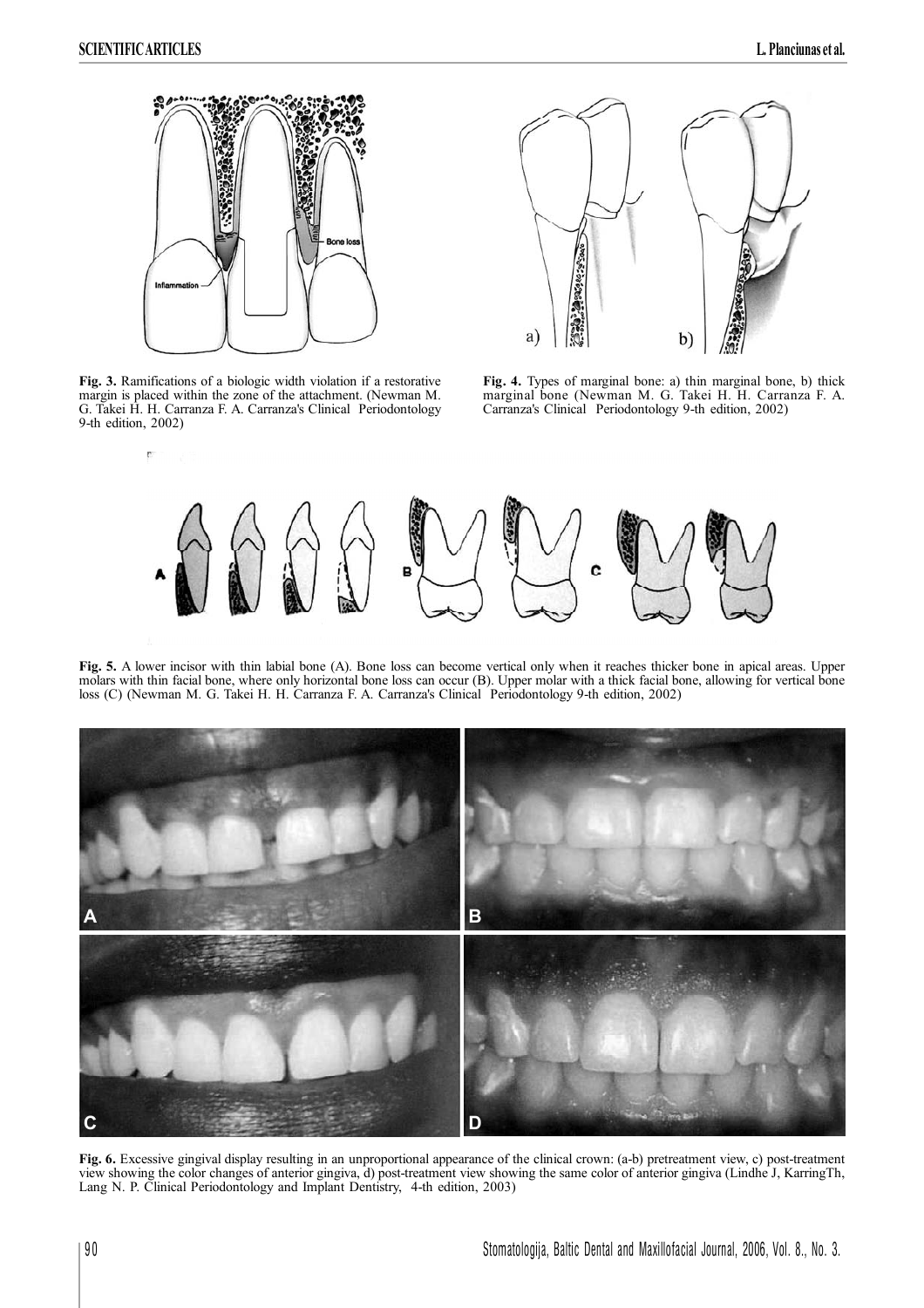

**Fig. 7.** The excessive display of gingiva is caused by vertical maxillary excess and a long midface (Lindhe J, KarringTh, Lang N. P. Clinical Periodontology and Implant Dentistry, 4-th edition, 2003)



**Fig. 8.** The principles of osseous resection require that bone be removed from the adjacent teeth to create a gradual rise and fall in the profile of the osseous crest (a). This causes a loss of attachment apparatus and recession on adjacent teeth as well (b) (Lindhe J, KarringTh, Lang N. P. Clinical Periodontology and Implant Dentistry, 4-th edition, 2003)

inflammation (gingivitis) starts, it can be seen all typical inflammation characteristics(Table 2) [15].

Human body tries to repair this dimension of 2 mm by resorbing bone as much as needed to create the space for gingival attachment between restoration and alveolar bone. Gingival inflammation depending on status of immune system, earlier or later, induces loss of periodontal ligament and bone of this area, till it is enough width for gingival attachment (Fig. 3) [16].

The consequences of this change could be various. It depends on biotype of individual periodontium. There are two biotypes of periodontium and intermediate variants(Fig. 4) [17]:

1. Thin periodontium – thickness of attached gingiva less than 1 mm, width  $-3.5-5$  mm, thin marginal bone.

2. Thick periodontium – thickness of attached gingiva to 1.3 mm, width 5-6 mm and more, thick marginal bone.

In both cases periodontal pocket could form and gingival retraction could happen after loss of periodontal ligament and bone (Fig. 5). When periodontium is thin marginal bone resorbs horizontally quicker and if cleaning of the area is good gingival retraction happens often. However, if cleaning is bad the inflammation persists, bone resorbs and periodontal pocket forms.

In case of thick periodontium gingival retraction is rarer and bone loss is more slowly; however, bone defects and unfavorable bone contour form more often. It causes worse possibility of self cleaning, periodontal pocket formatting and probable development of:



**Fig. 9.** Bone contour: a) normal bone contour, b) osseous crater (Newman M. G. Takei H. H. Carranza F. A. Carranza's Clinical Periodontology 9-th edition, 2002)



**Fig. 10.** Interproximal craters (a-c). The shaded areas illustrate different techniques for the management of such defects ( M. G. Takei H. H. Carranza F. A. Carranza's Clinical Periodontology 9 th edition, 2002)

– root caries,

– furcation defects,

– tooth mobility because of loss of tooth attachment apparatus

– tooth loss, etc.

In order to avoid pathological changes, to predict treatment results more precisely, it is necessary to keep gingival biological width unaltered during teeth restoration [18]. If there are less than 2 mm from restoration's margin to marginal bone clinical crown lengthening possibilityshould be considered in dental treatment plan. The choice depends on relationship of crown-root-alveolar bone and esthetical expectations. The clinical tooth crown could be lengthened surgically or combining methods of orthodontic eruption and surgery.

## **SURGICALLENGTHENINGOFCLINICALTOOTH CROWN**

Surgical treatment is faster and more favorable for indirect restoration when higher clinical tooth crown is necessary [19]. Depending on clinical situation bone should be removed so that enough space for gingival biological width and gingival sulcus formatting would be created. It is necessary to consider situations, when after removing bone around the tooth, the level could be reached, in which periodontal attachment structures will be too week to withstand tooth function, or will be altered furcation area, or will be reached unfavorable relationship of crownroot. Then treatment plan should be reconsidered.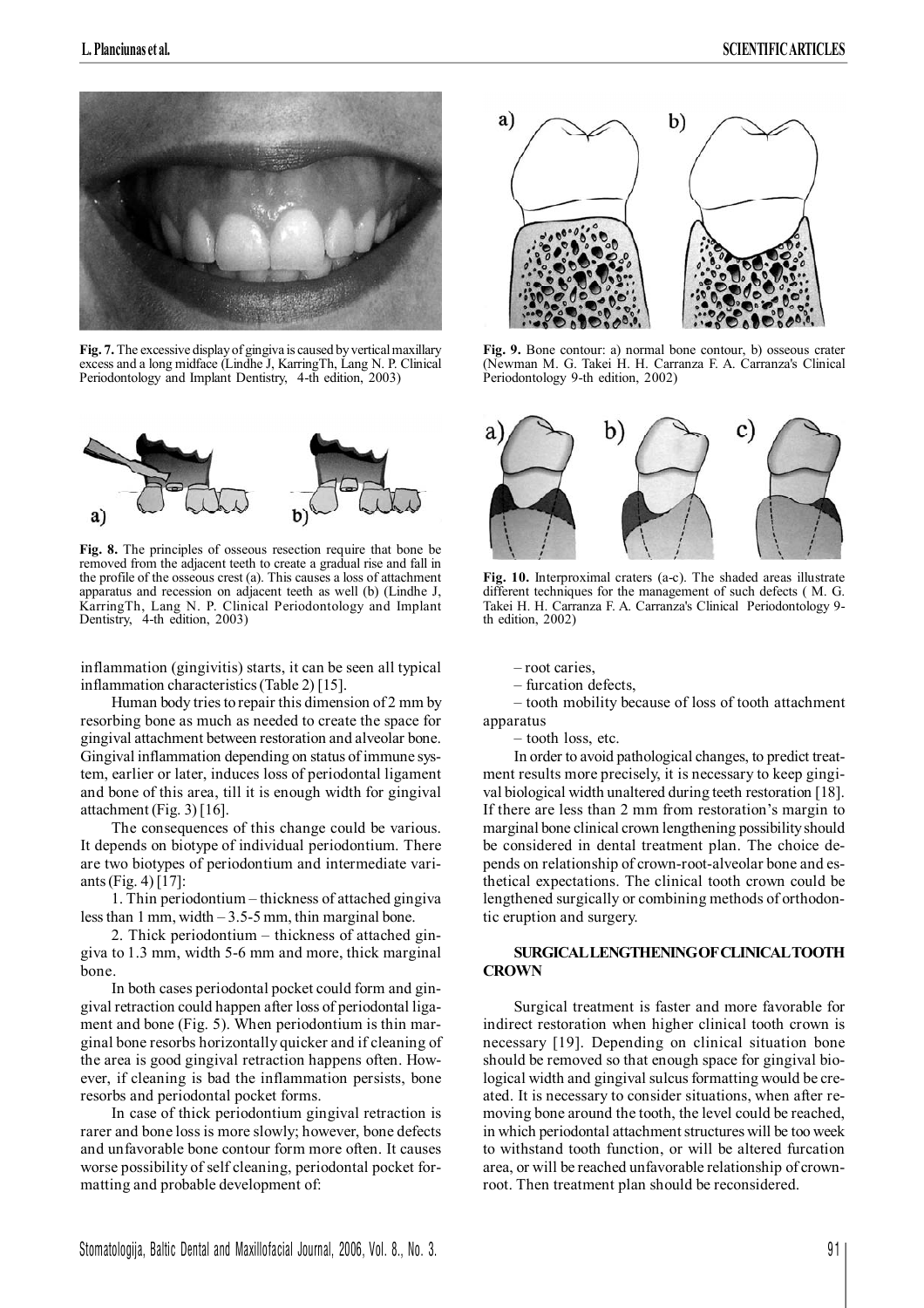

**Fig. 11.** Bone reduction: osteoplastic and osteoectomy (Newman M. G. Takei H. H. Carranza F. A. Carranza's Clinical Periodontology 9-th edition, 2002)

The methods of surgical clinical tooth crown restorations are:

1. Gingivectomy;

2. Apically positioned flap;

3. Apically positioned flap with bone reduction:

a) Osteoplastc – bone reduction without periodontal ligament altering

b) Osteoectomy – bone and periodontal ligament reduction

Indications of gingivectomy, apically positioned flap and apically positioned flap with osteoplastic for clinical tooth crown lengthening are limited because these procedures do not increase the distance between margins of defect and marginal bone. These methods could be used in case of "gummy smile", when, because of excess of gingiva, anatomical tooth crown is opened partially but gingival biological width is not altered. Marginal gingiva in individuals with healthy periodontium is 1 mm coronally from cementoenamel junction. In some individuals this distance is longer and tooth crown visually seems shorter. In that case surgical method is used to lengthen tooth crown [20, 21, 22]. It is chosen according biotype of periodontium[37]:

– in case of thin periodontium with sufficient width of attached gingiva gingivectomy is recommended;

– in case of thin periodontium with short width of attached gingiva apically positioned flap is recommended;

– in case of thick periodontium apically positioned flap with osteoplastic is recommended.

Performing gingivectomy it is necessary to pay attention to pigmentation especially in black individuals. Performing gingivectomy in conventional way (external oblique incision) pigment is removed and the color of gingiva change after healing. It is necessary to inform the patient (it is worth to have visual material) and incision to extend to premolars to hide areas of different pigmentation. If patient requires keeping pigmentation gingivectomy is carried out applying internal oblique incision (Fig. 6)[37, 38].

Some patients show wide area of gingiva during smiling but have proportional relationship of tooth crown, alveolar bone and gingiva. In these cases there are excess of maxillary bone vertical high (Fig. 7). The treat-



**Fig. 12.** The surgical quide during the surgery (Newman M. G. Takei H. H. Carranza F. A. Carranza's Clinical Periodontology 9 th edition, 2002)

ment plan includes operations of maxillary bone reconstruction [37].

The main method performing surgical clinical tooth crown lengthening is apically position flap with osteoectomy and osteoplastic [18]. The technique of incisions depends on gingival biotype. The mucoperiosteal flap is lifted according extend of operation and visual area. In order to form continuous gingival and bone contour adjacent teeth are included (Fig. 8). If there are or it forms during osteoectomy unfavorable bone contour (Fig. 9), osteoplastic should be done to get most acceptable bone contour (Fig. 10 and 11) [23, 24, 25, 26, 27].

Most of scientists agree that it is necessary minimum 3 mm distance from marginal bone to restoration margin to keep it supragingivally:  $CTA + EA + GS(1 + 1 + 1)$ . During prosthetic work, according recommendations, crowns should cover inlays or fillings 1.5-2 mm and all distance from margin of tooth/root defect to marginal bone should be 5 mm. This width should be created during periosurgery. This (mathematic) calculating is not correct. In 1970 Wilderman M. N. and co-authors established spontaneous bone resorbtion of  $0.6 - 0.8$  mm in one year after surgical procedure [29]. Oakley E. and co-authors (1999) performed study on monkeys to clear out why during healing after surgical procedures on marginal bone it resorbs and how gingival-tooth attachment forms after surgical interventions. Three monkeys received surgical front teeth crownslengthening. Histological examination showed recovering of gingival biological width, formatting of epithelial attachment to marginal bone and formatting of connective tissue attachment during marginal bone resorbtion [30]. This study denies the opinion that connective tissue attachment forms coronally from marginal bone and proved that connective tissue attachment forms on account of resorbtion of marginal bone.

Surgical lengthening of clinical tooth crown is performed before prosthetic to increase retention of restorations in case of short clinical crowns. The margins of primary preparation is reference point for surgeon who is asked to increase the distance of 1-2-3 mm to marginal bone. The best way is to make temporary crowns or trayguide with the margins of final restoration before surgical clinical tooth crown lengthening. Doing so surgeon could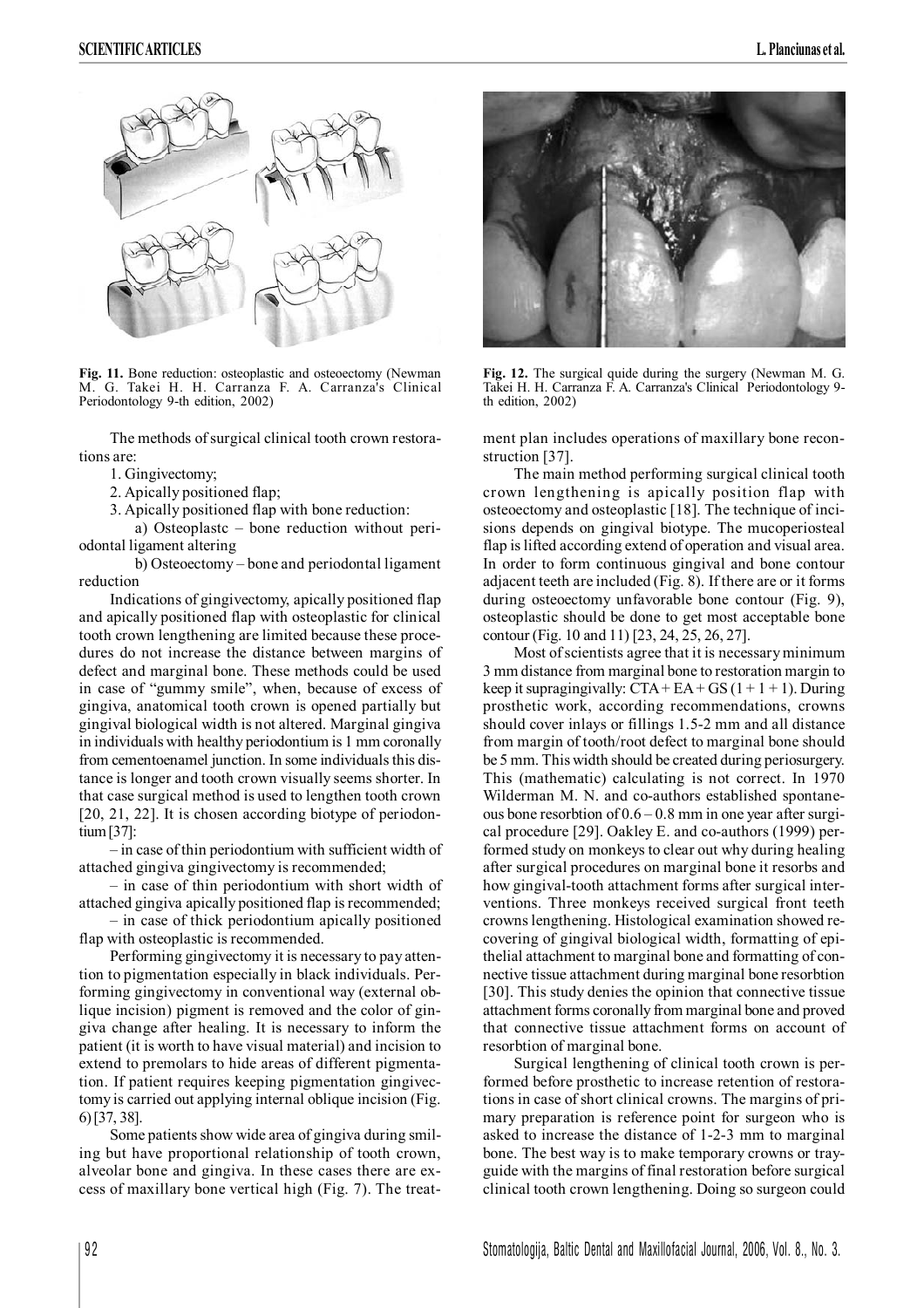

**Fig. 13.** ) Accelerated orthodontic eruption (rapid tooth eruption) in conjunction with fiberotomy procedure (a, b). The radiographs show the "positive" angular crest on the "control" distal side (blue marks) and the unchanged crest on the mesial "test" side (red marks) (Lindhe J, KarringTh, Lang N. P. Clinical Periodontology and Implant Dentistry, 4-th edition, 2003)

define more exactly the relationship between margins of final restoration and marginal bone during surgical procedure (Fig. 12) [31, 32, 33].

If surgical clinical tooth crown lengthening is performed in the area of front teeth, it is necessary to solve esthetical problem: the crown of particular tooth would be different from adjacent teeth and the contour of marginal gingiva would change. In order to get continuing contour of marginal gingiva it is necessary to evaluate: smile line (is marginal gingiva seen during smiling or not) and gingival contour of teeth in esthetical area. In any case it is necessary to clear up esthetical expectations of the patient, to prove him (her) the orthodontic eruption is necessary as well as surgery for optimal result. It is easier to explain patients using visual means.

The study of Bräger U., Launchenauer D. and Lang N. P. (1992) showed how periodontal tissues change after surgical clinical tooth crown lengthening. After six weeks after operation attachment level and probing depth did not change, the level of marginal gingiva established during operation almost precisely corresponds to the level of marginal gingiva after healing. Between 6 weeks and 6 months in 85 % of cases there were no or minimal +1 mm changes of marginal gingiva level. In 12 % of cases gingival retraction occurs more than 1 mm [33]. According the study final restoration should be made not earlier than 6 weeks after operation, and because of possible retraction it is recommended to wait longer in esthetical areas. The other important reason to delay dental treatment in the operated area is still week, easy injured gingiva. It is established, the epithelial basal membrane – *membrana basalis* (lat.) bonding epithelium with connective tissue under it, totally recovers just after 4 weeks [34, 35].

The complications after surgical clinical tooth crown lengthening could be such [36]:

• Unsatisfactory esthetic, especially in front teeth area:

– gingival retraction – change of marginal gingiva contour;

– possible loss of gingival papilla – opening of interdental spaces;

– clinical tooth crown higher than adjacent teeth.

• Unfavorable crown-root relationship. Resection of marginal bone leads to longer distance to occlusal curve.

• Loss of periodontal ligament and marginal bone of adjacent teeth. In order to create continues bone contour it is necessary to resect marginal bone and periodontal ligament.

The orthodontic tooth eruption should be performed to avoid negative sequences of surgical treatment, especially in esthetical area. There are two methods of treatment[37, 38, 39, 40, 41, 42, 43, 44, 45, 46, 47, 48, 49, 50, 51, 52, 53, 54, 55, 56, 57, 58]:

1. Slow;

2. Accelerated.

Slow orthodontic eruption requires slight force to apply. All periodontal structures: gingival, periodontal ligament and alveolar bone are extruded during slow eruption of root/tooth. The distance between marginal bone and margins of root/tooth defect do not change. The surgical procedure as well as orthodontic would be necessary if gingival biological width altered. The periodontal structures should be lifted so that after osteoectomy (leveling of marginal bone of particular and adjacent teeth) enough space would be created for self-formation of gingival biological width and gingival sulcus. Applying this method the loss of periodontal structures of adjacent teeth could be avoided and the same bone and gingival level kept. The same treatment method is applied in order:

• To reduce depth of periodontal pockets in case of vertical bone loss;

• To increase height of alveolar bone and gingival level in the area of roots/teeth when it is unfavorable dental treatment prognosis and extraction is planed [59,60, 61, 62, 63, 64] .

Applying accelerated orthodontic rapid tooth eruption tooth is pulled from alveola while marginal bone and periodontal structures do not move. They stay at the primary level. The harder force is used and fibrotomy, i. e. cutting of connective tissue attachment fibers, is performed every 7-10 days to maintain inflammation of this area (near marginal bone). Inflammatory trauma does not allowed marginal bone to follow after root of tooth coronally. This was proved in the test applying fibrotomy in the medial side of orthodontically erupting tooth without touching of distal side (Fig. 13). If changes of marginal bone still happen in coronal direction, it could be corrected surgically. This method could not be applied when vertical bone resorbtion is observed near particular tooth.

The orthodontic eruption is performed with fixed orthodontic appliances. This method could be difficult or impossible if there are no adjacent teeth or loss of a lot of teeth.

The orthodontic treatment has a lot of advantages performing clinical tooth crown lengthening but it is relatively long and expensive, uncomfortable for patient, and surgical treatment is still necessary.

It would be ideally for periodontium to keep margins of restoration supragingivally [16]. Inaccuracy between restoration margin and preparation step not influencing gingival biological width alters periodontium less than ideally made and fitted crown altering gingival biologic width. The step should be prepared subgingivally in esthetical area (sometimes it could be avoided by making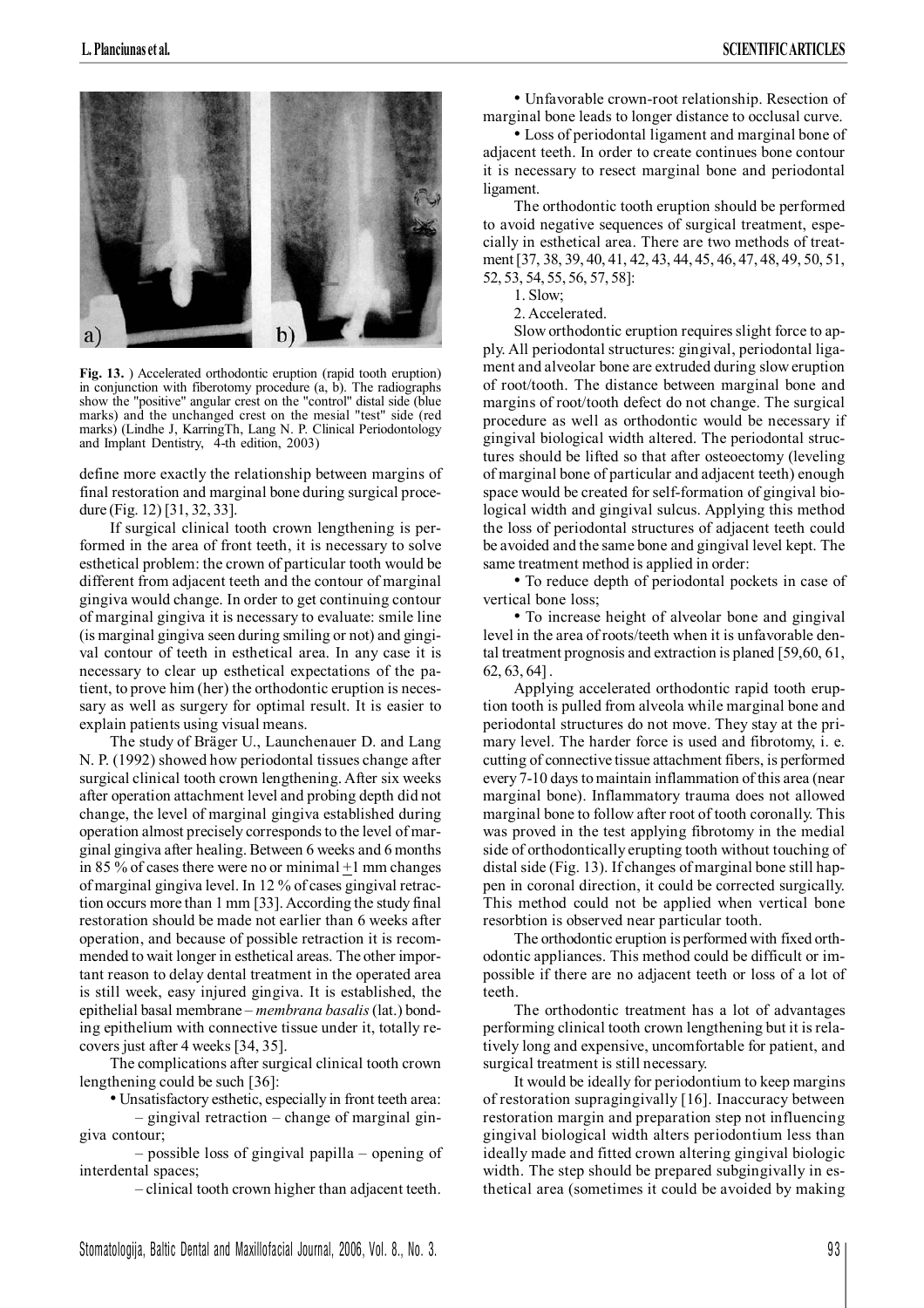full ceramic crowns or ceramic-bonded-to-metal crowns with cervical material). The depth of gingival sulcus, the bottom of it (which is epithelial attachment) should be the reference point trying to avoid gingival biological width injuring. It should be considered that probing healthy gingiva the probe penetrates 0.5 mm into the epithelial attachment.

Before tooth restoration the gingiva should be healthy without any sign of inflammation. Then these rules could be followed [16]:

•If gingival sulcus is 1.5 mm or less, then margins of restoration is prepared to 0.5 mm subgingivally;

• If gingival sulcus is  $1.5 - 2$  mm, then margins of restoration is prepared to 0.7 mm subgingivally;

•If gingival sulcus more than 2 mm, especially in esthetical area from vestibular side then gingivectomy is recommended and margins of restoration is prepared to 0.5 mm subgingivally.

The gingivectomy is recommended because the deeper gingival sulcus is, less predictable stability of marginal gingiva and more server gingival retraction could be. Attempts to prepare margins of restoration as deep as possible subgingivally and thinking, if gingival retraction would happen, margins of restoration still stay subgingivally, could give contrary results – gingival retraction, open margins of restoration or periodontal pocket. It is known, that patient could clean the area of restoration and step margin himself, when it is subgingivally not more than 0.7 mm (Fig. 14). If it is deeper the possibilities to

## **REFERENCES**

- 1. Gargiulo AW, Wentz F, Orban B. Dimentions and relations of the dentogingival junction in humans. *J Periodontol* 1961; 32: 261-7.
- Vacek JS, Gerhr ME, Asad DA, Richardson AC, Giambarresi LI The dimensions of the human dentogingival junction. *Int J Periodontics Restorative Dent* 1994; 14: 154-65.
- 3. Newcomb G. M. The relationship between the location of subgingival crown margins and gingival inflamation. *J Periodontol* 1974; 45: 151- 4.
- 4. Parma-Benfenati S, Fugazzotto PA, Ferreira PM, Ruben MP, Kramer GM. The effect of restorative margins on the postsurgical development and nature of periodontium. Part II. Anatomical considerations. *Int J Periodontics Restorative Dent* 1986; 6: 65-75.
- 5. Tal H, Soldinger M, Dreiangel A, Pitaru S. Periodontal respons to long-term abuse of the gingival attachment by supracrestal amalgam restoratiotions. *J Clin Periodontol* 1989; 16: 654-9.
- 6. Gunay H, Seeger A, Tschernitschek H, Geurtsen W. Placement of the prepartion line and periodontal health-a prospective 2 year clinical study. *Int J Periodontics Restorative Dent* 2000; 20: 171-81.
- 7. Block PL. Restorative margins and periodontal health.A new look at an old perspective. *J Prosthet Dent* 1987; 57: 683-9.
- Dragoo MR, Williams GB. Periodontal tissue reaction to restorative procedures, Part I. *Int J Periodontics Restorative Dent* 1981; 2: 8-29.
- 9. Dragoo MR, Williams GB. Periodontal tissue reaction to re-storative procedures, Part II. *Int J Periodontics Restorative Dent* 1981; 2: 34-42.
- 10. Newins M, Skurow HM. The intracrevicular restorative margin, the biologic width, and the maintenance of the gingival margin. *Int J Periodontics Restorative Dent* 1984; 3: 31-49.
- 11. Orkin DA, Reddy J, Bradshaw D. The relationship of the posi-tion of crown margins to gingival health*. J Prosthet Dent* 1987; 57: 421-42.
- 12. Wang HL, Burgett FG, Shyr Y. The relationship between restoration and furcation involvement on molar teeth. *J Periodontol* 1993; 64: 302-5.
- 13. Padbury AJr, Eber R, Wang HL. Interactions between the gingiva and the margin of restorations*. J Clin Periodontol* 2003; 30: 379-85.

clean it decrease and probability of periodontal pocket formation increase [65, 66].

## **CONCLUSIONS**

1. Medium gingival biological width is 2 mm.

2. If the distance from marginal bone to the margins of restoration would be less than 2 mm gingival biological width would be altered. In that case tooth clinical crown lengthening should be considered before restoration.

3. In order to keep margins of restoration supragingivally the distance from marginal bone to margins of restoration should not be less than 3 mm.

4. After surgical interventions the epithelial attachment forms till marginal bone so the dimensions varies (from 1 to 9 mm) and connective tissue attachment forms during resorbtion of marginal bone and is almost constant (approx. 1 mm).

5. Ideally the margins of restoration should be supragingivally or in the same level as marginal gingiva. When the margins of restoration are prepared subgingivally, the distance from marginal gingiva to margins of restoration should not be more than 0.7 mm.

6. Gingivectomy is recommended in order to avoid gingival retraction, when gingival sulcus is deeper than 2 mm in esthetical area.

7. To continue dental treatment in operated area is recommended not earlier than in 4 weeks, and making restorations in esthetical area – not earlier than in 6 weeks.

- 14. Lanning SK, Waldrop TC, Gunsolley JC, Maynard JG. Surgical crown lengthening: evaluation of the biological width. *J Periodontol* 2003; 74: 468-74.
- 15. Carranza FA, Rapley JW, Kinder Hake S. Gingival inflammation. Carranza's clinical periodontology. 9th ed. 2002. Chap.16. p. 263-8.
- 16. Spear FM, Cooney JP. Periodontal-restorative interrelationships. Carranza's clinical periodontology. 9th ed. 2002., Chap.75. p. 949-64.
- 17. Müler HP, Eger T. Masticatory mucosa and periodontal phenotype: a review. *Int J Periodontics Restorative Dent* 2002; 2: 173-83.
- 18. Padbury Jr. A., Eber R. & Wang H-L. Interactions between the gingiva and the margin of restorations. *J Clin Periodontol* 2003; 30: 379-85.
- 19. Wennström JL, Pini Prato GP. Mucogingival therapy-periodontal plastic surgery. Clinical Periodontology and Implant Dentistry. 4th ed. 2003. Chap. 27. p. 619-24.
- 20. Roshna T, Nandakumar K. Anterior esthetic gingival depigmentation and crown lengthening: report of a case. *J Contemp Dent Pract* 2005; 6: 139-47.
- 21. Levine DF, Handelsman M, Ravon NA. Crown lengthening surgery: a restorative-driven periodontal procedure*. J Calif Dent Assoc* 1999; 27: 143-51.
- 22. Wolffe GN, van der Weijden FA, Spanauf AJ, de Quincey GN. Lengthening clinical crowns – a solution for specific periodontal, restorative and esthetic problems. *Quintessence Int* 199; 25: 81-8.
- 23. Sims TN, Amons WF. Resective osseous surgery. Carranza's clinical periodontology. 9th ed. 2002 Chap. 62. p. 786-803. 24. Jorgensen MG, Nowzari H. Aesthetic crown lengthening.
- *Periodontol 2000* 2001; 27: 45-58.
- 25. Bensimon GC. Surgical crown-lengthening procedure to enhance esthetics. *Int J Periodontics Restorative Dent* 1999; 19: 332- 41.
- 26. Wagenberg BD. Surgical tooth lengthening: biologic variables and esthetic concerns. *J Esthet Dent* 1998; 10: 30-6.
- 27. Yeh S, Andreana S. Crown lengthening: basic principles, indications, techniques and clinical case reports. *N Y State Dent J*  $2004:70:30-6$
- 28. Deas DE, Moritz AJ, McDonnell HT, Powell CA, Mealey BL.